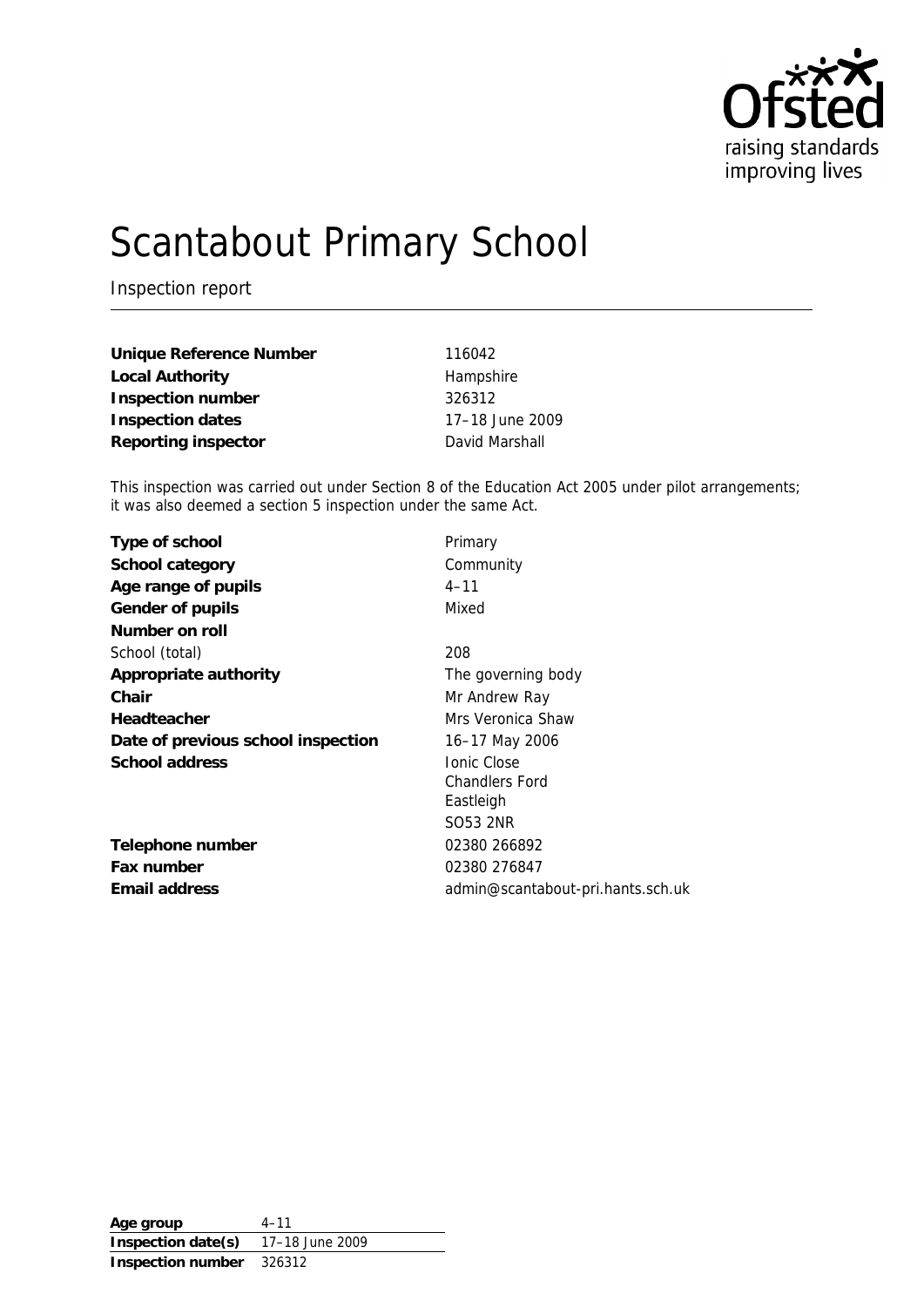#### © Crown copyright 2009

#### Website: www.ofsted.gov.uk

This document may be reproduced in whole or in part for non-commercial educational purposes, provided that the information quoted is reproduced without adaptation and the source and date of publication are stated.

Further copies of this report are obtainable from the school. Under the Education Act 2005, the school must provide a copy of this report free of charge to certain categories of people. A charge not exceeding the full cost of reproduction may be made for any other copies supplied.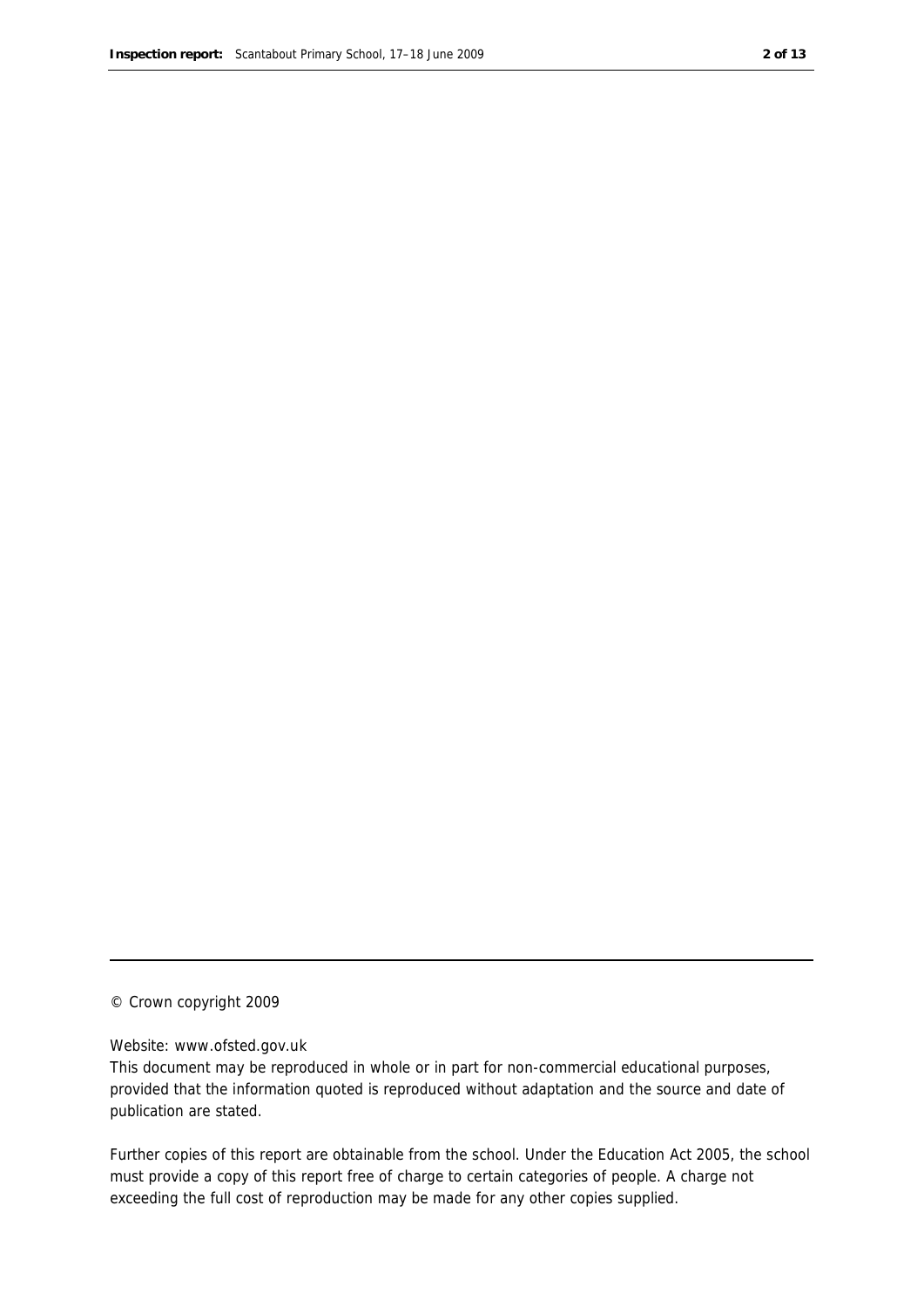## **Introduction**

This pilot inspection was carried out by two Additional Inspectors. The inspectors visited 14 lessons, and held meetings with staff, governors, groups of pupils and parents. They observed the school's work and looked at documentation, including the school improvement plan, the tracking of pupils' progress and individual education plans of a proportion of pupils who have learning difficulties and/or disabilities. The inspectors also looked at provision for pupils identified as gifted and talented, minutes of governors' meetings and 60 parental questionnaires.

The inspection team reviewed many aspects of the school's work. It looked in detail at the following:

- children's attainment on entry to the school and how effectively assessment and planning in the Early Years Foundation Stage enable progress
- how effectively staff have developed their assessment and target setting across the school
- the overall quality of teaching and learning and improvements since the time of the last inspection
- how the curriculum and extra-curricular activities contribute to outcomes for pupils and to the development of community cohesion
- the effectiveness of leadership overall and how well the school is placed to maintain momentum.

# **Information about the school**

Scantabout Primary is a one-form-entry primary school of average size that opened in 1973. The school is at the centre of the local community. Pupils start school during the September of the year in which they become five, with all initially attending on a part-time basis. Attainment on entry is generally in line with expectations for their age.

The proportion of pupils from minority ethnic groups is below average and very few do not have English as their first language. The proportion of children who have special educational needs is below the national average at 13%. No pupils have a statement of special educational needs.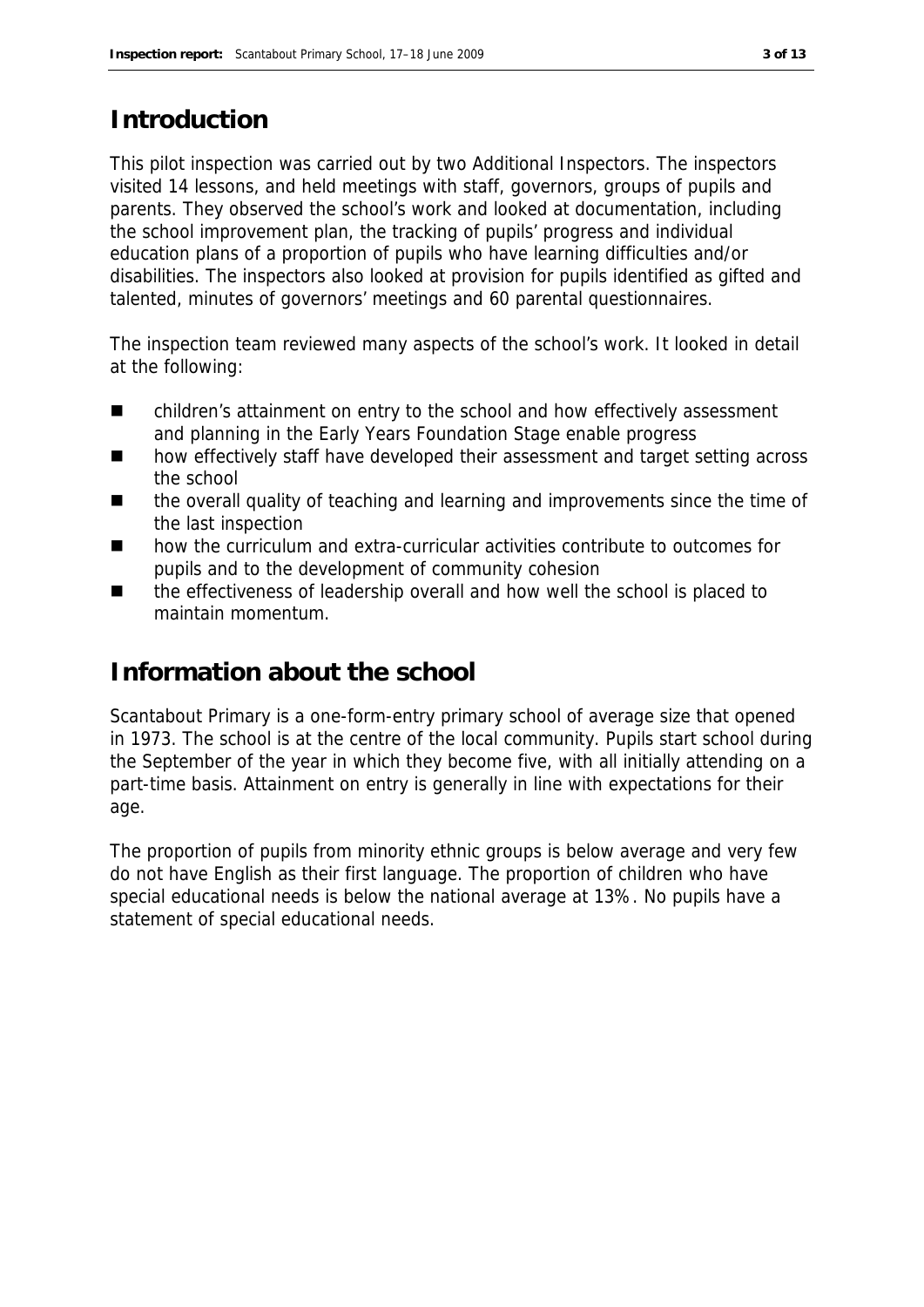## **Inspection judgements**

**Grades: 1 is outstanding, 2 is good, 3 is satisfactory, and 4 is inadequate**

## **Overall effectiveness 1**

### **Capacity for sustained improvement 1**

# **Main findings**

Scantabout is an outstanding school. This is due to the excellent leadership and management of the headteacher and deputy headteacher, the overall efficiency of the management and the outstanding quality of pastoral care provided for pupils. A very supportive atmosphere for learning exists that ensures the pupils make excellent progress and achieve exceptionally well. As one parent wrote, 'Overall, I think this is a super little school and the staff are getting the best out of my children'.

Children start in Reception with skills and understanding that are in line with expectations for their age. They get an excellent start to their education and achieve very well. Thanks to the outstanding care shown by all adults, pupils of all abilities continue to make excellent progress throughout the school. By the time pupils leave school, records show they achieve high levels for their age in a range of subjects. Pupils who have learning difficulties benefit from very well-focused support and make excellent progress; most attain average standards.

Teaching and learning are outstanding. Observations and assessments of what the pupils know and can do are collected meticulously and shared with all concerned. Lessons are very well planned and based on trying to make sure that all pupils enjoy learning. By providing good quality help from very well-qualified teaching assistants wherever it is needed, the least able and most vulnerable pupils make very good progress. The rich curriculum covers all subjects well. Commendably, staff constantly review the delivery of the curriculum to ensure pupils are enthused. Some pupils and parents commented that the school could make better use of the extensive school grounds. The staff have agreed that there are times when aspects of the curriculum could be made more exciting and interesting in this way.

The excellent climate for learning enables pupils to achieve an outstanding standard of personal development. Pupils are cared for exceptionally well and all of them, including the most vulnerable, are safe and secure.

There are differing views among parents. The vast majority hold the school in high regard and commented on their children's good progress and the care and attention shown by all staff. Many parents agreed with the sentiments of one who wrote, 'I have had occasion to contact the school about problem behaviour and received prompt, decisive and effective action – I was very impressed'. However, there are a few parents who expressed misgivings about the school and who, despite the many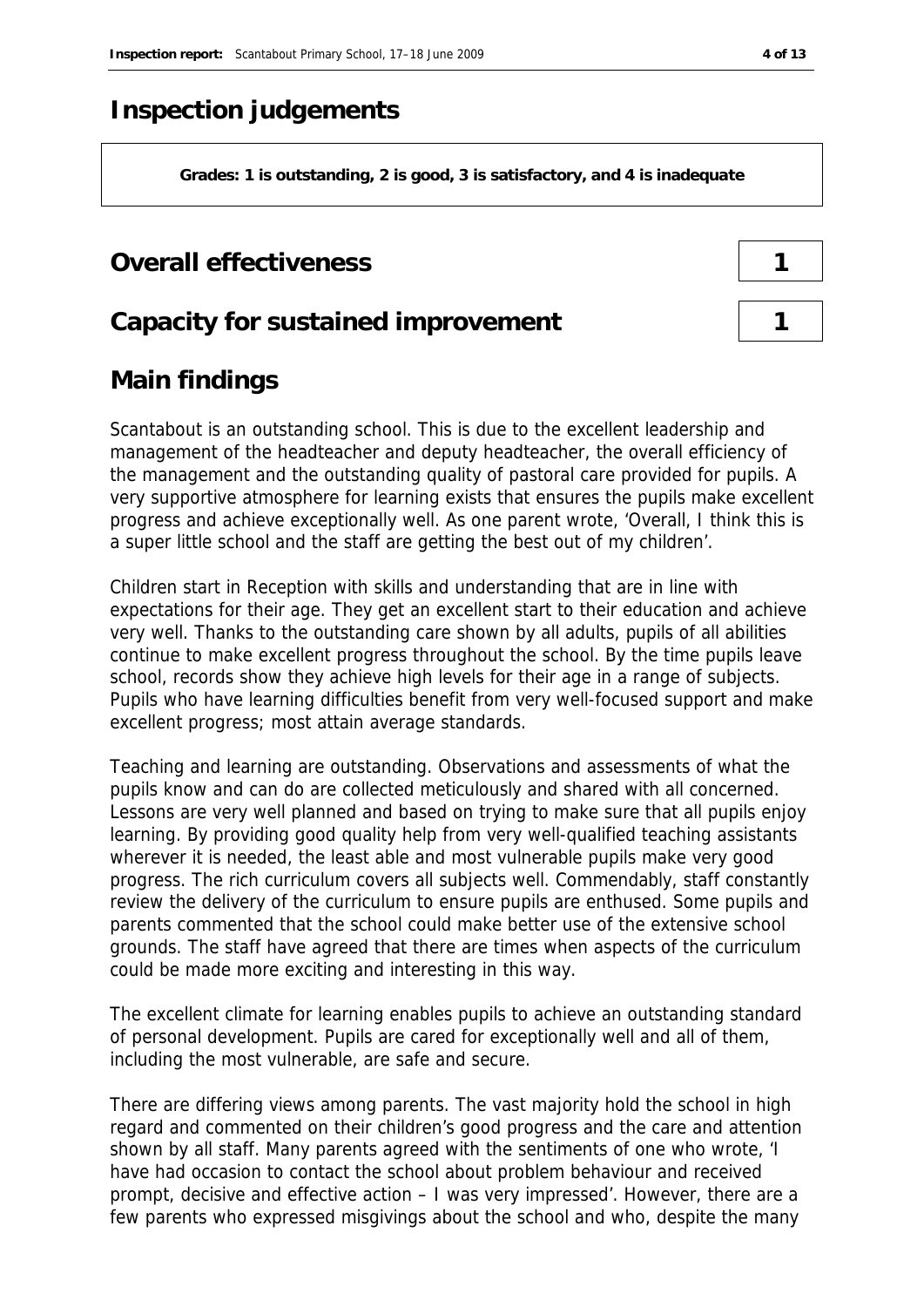newsletters and updates, do not have a full picture of what is happening in the school. The school agrees this is an issue that must be addressed.

First-rate leadership from the headteacher and deputy headteacher means that all developments are driven forward at a good pace. Strengths and weaknesses are speedily identified because the school has excellent systems for monitoring its work, in which the governing body plays a key role. Teamwork is excellent. The school has improved significantly from its good position at the time of the last inspection. This impressive track record shows that the school's capacity to continue to improve is excellent.

## **What does the school need to do to improve further?**

- Make effective use of the extensive school grounds in the planned curriculum.
- Ensure more effective communication with all parents so that they are fully aware of all that is happening in the school and the opportunities their children have.

# **Outcomes for individuals and groups of pupils 1**

Throughout the school, pupils achieve extremely well and are inquisitive learners. All groups of pupils, including the most able and the most vulnerable, make outstanding progress. Pupils enter the school with skills and understanding that vary but are usually broadly in line with those expected for their age. Extremely effective organisation and very careful assessments enable pupils to make excellent progress immediately. Standards at the end of Year 2 are significantly above average and the more able pupils do especially well. Much of the pupils' success in reading and writing is due to the school's strong emphasis on developing speaking and listening skills.

By the time they leave in Year 6, pupils' standards are consistently high because the teaching is excellent. Individual improvement targets and outstanding support for pupils of all abilities consistently and substantially raise pupils' levels of achievement. Provisional national test results in English, mathematics and science in Year 6 in 2009 exceeded the school's carefully formulated and challenging targets and were very high. This level of achievement has been consistently maintained over a number of years. There is an upward trend in standards across a wide range of other subjects. For instance, music is a strength of the school and pupils are given many opportunities to develop their musical talents. The standard of both singing and flute-playing witnessed during the inspection was outstanding.

Pupils' personal development and well-being are outstanding. Throughout the school, relationships between staff and pupils are excellent and contribute to the positive ethos for study. As a result, the atmosphere for learning created by the whole staff is supportive and caring. As one parent said, 'The school has a lovely "family" feel about it and the teachers' and headteacher's doors are always open'. The outstanding care begins in the Reception class and gives the children a real sense of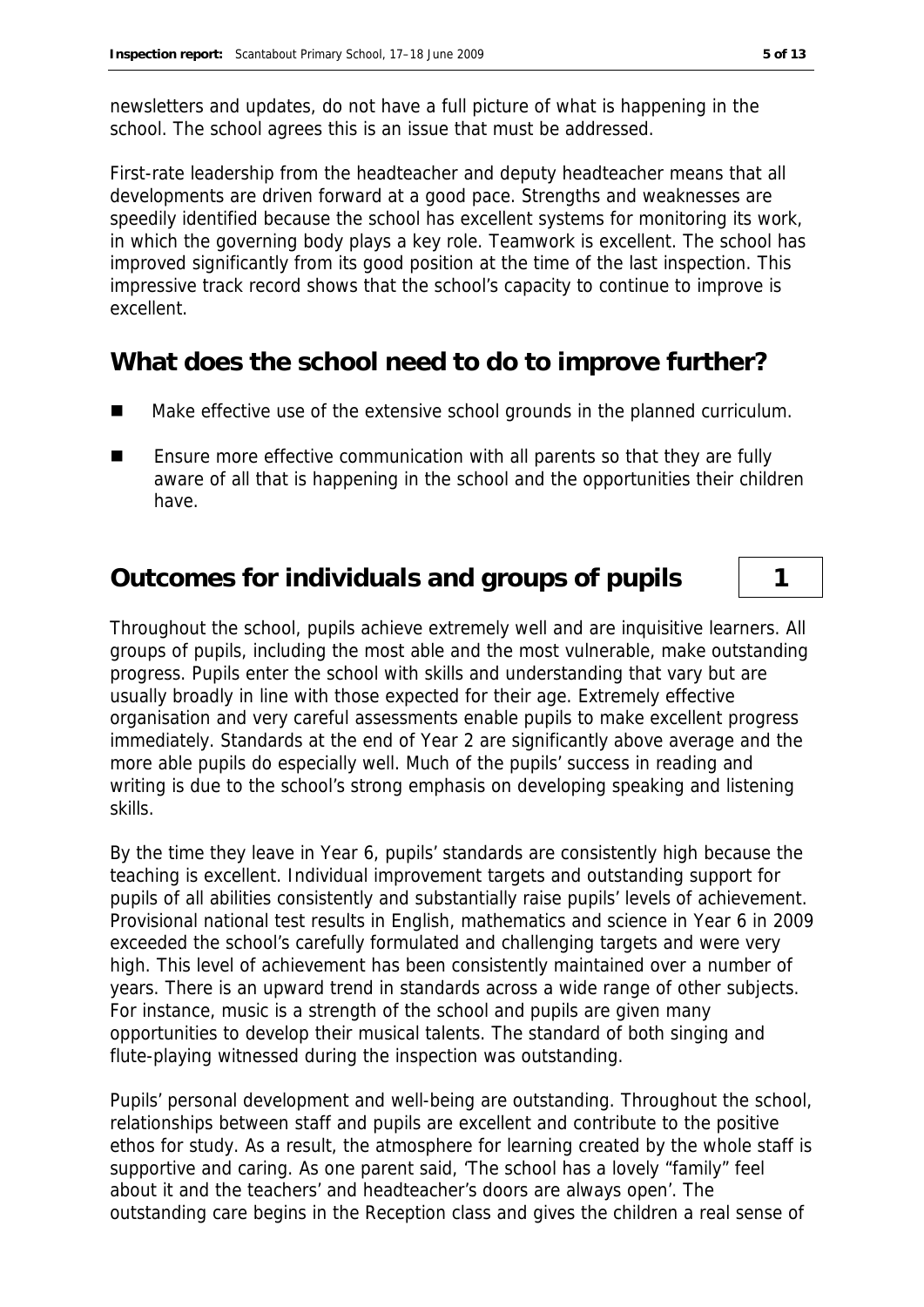determining their own way forward and guarantees their full involvement in all activities. Pupils' spiritual, moral, social and cultural development is outstanding. Throughout the school, pupils' behaviour is exemplary. Pupils show very caring attitudes to each other and the environment. They know there is always someone they can turn to in moments of difficulty and have an excellent understanding of healthy living and keeping safe. The pupils' very high level of enjoyment in their learning is reflected in their high rates of attendance and outstanding punctuality.

The pupils' keenness to succeed at school and in later life was demonstrated admirably in an assembly on 'What will I be when I grow up?'; it was interesting to hear pupils discussing this several hours after the assembly. Such experiences make a significant contribution to their excellent standards in speaking and listening and their high self-esteem. A striking feature that the pupils displayed at all times was the caring way they look after each other. In discussions with the school council and other pupils, the older ones made sure the younger ones had their chance to speak; the way pupils treat each other and speak to adults with such kindness and respect was a pleasure to witness. Pupils were keen to show how much they enjoy the responsibility of being on the school council or being house captains. Year 6 pupils take particular pleasure in being 'in charge' in the dining hall and answering the telephone in the office at lunchtime.

| Pupils' attainment <sup>1</sup>                                                                                    |  |
|--------------------------------------------------------------------------------------------------------------------|--|
| The quality of pupils' learning and their progress                                                                 |  |
| The quality of learning for pupils with learning difficulties and/or disabilities and their<br>progress            |  |
| How well do pupils achieve and enjoy their learning?                                                               |  |
| To what extent do pupils feel safe?                                                                                |  |
| How well do pupils behave?                                                                                         |  |
| To what extent do pupils adopt healthy lifestyles?                                                                 |  |
| To what extent do pupils contribute to the school and wider community?                                             |  |
| Pupils' attendance <sup>1</sup>                                                                                    |  |
| How well do pupils develop workplace and other skills that will contribute to<br>their future economic well-being? |  |
| What is the extent of pupils' spiritual, moral, social and cultural development?                                   |  |

These are the grades for pupils' outcomes

# **How effective is the provision?**

-

Throughout the school, teaching and learning are often outstanding. Lessons are very well planned, making sure that all pupils enjoy learning. Teachers' use of questions and praise is exceptional, leading to pupils demonstrating tremendous levels of enjoyment in their learning. All pupils work confidently on their own or with

<sup>&</sup>lt;sup>1</sup> The grades for attainment and attendance are: 1 is high; 2 is above average; 3 is broadly average; and 4 is low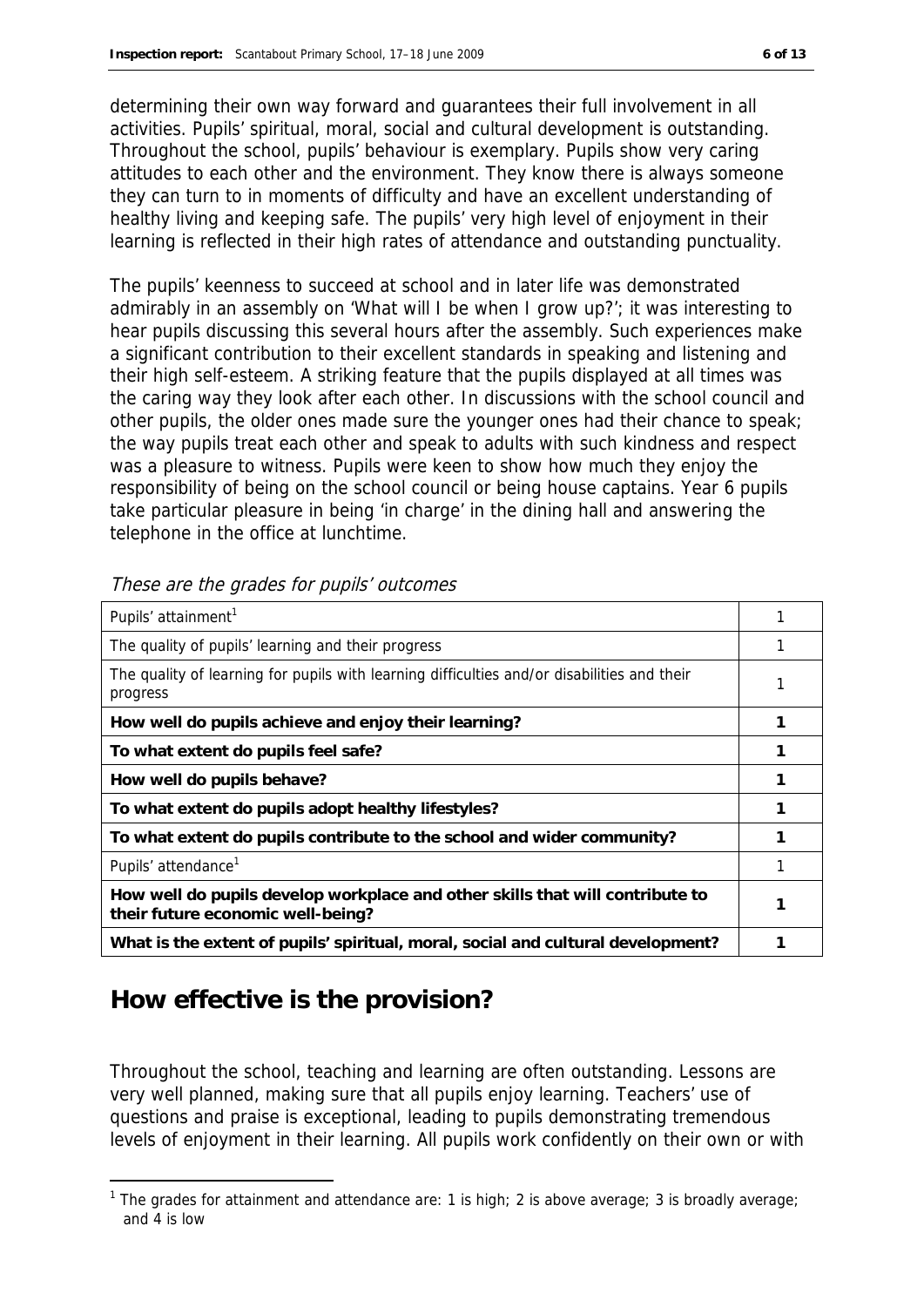others, and are able to concentrate for sustained periods of time. A notable example of this was younger pupils using heat to transform solids in science with great maturity and aplomb. In a separate lesson, pupils' use of material gathered on a visit was so compelling that it led to groans when it came to time to pack up. This was teaching and learning at its very best.

Guidance for learning is extremely good. Assessment information collected about pupils is used particularly well to ensure that the least able and most vulnerable pupils make outstanding progress. This is achieved by providing excellent support from the very experienced teaching assistants wherever it is needed. The more able pupils are also challenged well through an excellent range of additional activities. Pupils are very familiar with their learning targets and develop skills of selfassessment. They are proud to discuss 'house points' earned for either good work or effort and are able to explain how teachers' comments in their books have helped them further improve their work.

The school has worked hard to develop a curriculum that interests and enthuses pupils. The use of information and communication technology across the school is very effective. A full range of equipment, especially the new technology, is used to keep pupils on task and thinking. For example, the very careful use, several times, of a short video in an outstanding Year 6 lesson was inspired. Pupils were asked to discuss and write about whether it is ethical to use animals for our amusement and pleasure. The video of elephants in a circus certainly galvanised their attention and led to a very mature level of discussion. Such elements of the curriculum are increasingly carefully planned. As a result, pupils progressively develop and build upon skills and understanding in each subject year by year.

| The quality of teaching                                                                                    |  |
|------------------------------------------------------------------------------------------------------------|--|
| The use of assessment to support learning                                                                  |  |
| The extent to which the curriculum meets pupils' needs, including, where<br>relevant, through partnerships |  |
| The effectiveness of care, guidance and support                                                            |  |

These are the grades for the quality of provision

### **How effective are leadership and management?**

The driving force behind the school's success is the very high quality of leadership provided by the senior leaders and governors, supported by good leadership at other levels. The headteacher provides inspirational, innovative leadership. Senior leaders have developed into a remarkable team and all at the school are focused relentlessly on further improvement. This has enabled the school to improve in many areas since the last inspection, while sustaining the high quality of pupils' personal development and well-being.

The school knows itself very well and sets the right targets to become even better. All subject leaders and governors are closely involved in monitoring the school's work, which they do rigorously and with tremendous enthusiasm. Documentation is impressive in range and quality and the evaluation of the school's work is honest and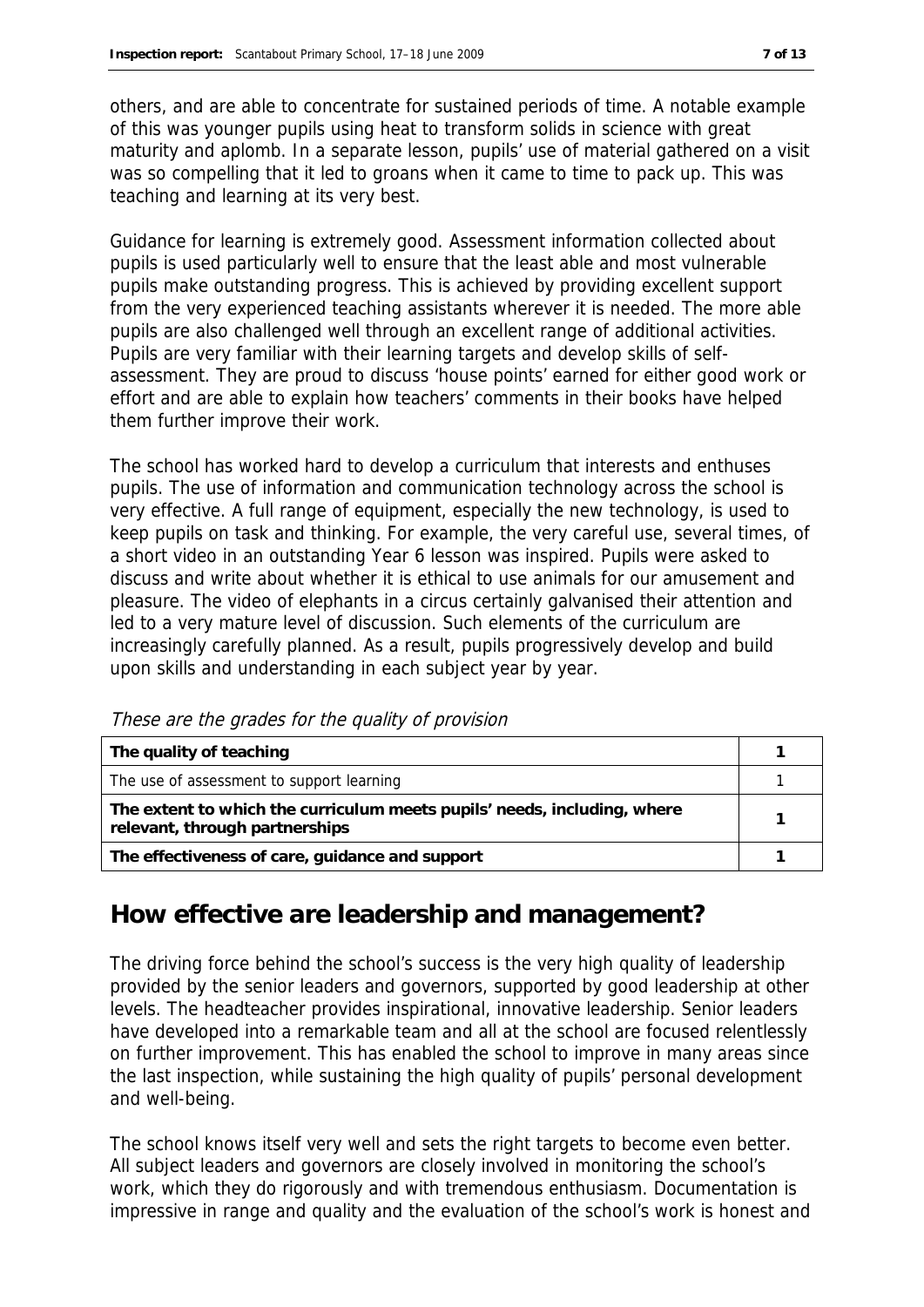#### accurate.

The governing body is outstanding. Exceptionally good use is made of governors' professional knowledge and expertise to evaluate the work of the school. They hold it to account in a challenging but supportive manner. New governors have undertaken extensive training and are tackling their responsibilities diligently.

The school does much to promote community cohesion and works very effectively with the local secondary school, the church, the many local nurseries and playgroups and local businesses. Its audit and strategy, undertaken by the outstanding Intercultural Manager, are underpinned by a comprehensive analysis of the school's context. The school is zealous in its efforts to promote equality and tackle discrimination. Everyone is valued and supported to achieve their best, irrespective of their social, faith or ethnic group. The school values parents' views, takes them seriously and endeavours to respond swiftly, which parents appreciate. However, it was clear from the parent questionnaire returns that, despite the school's best efforts, some parents are still unclear about aspects of the school's provision. Partnerships with outside agencies such as the police, different religious groups, and health professionals are well developed. Leaders, including governors, have focused rigorously to improve systems for safeguarding. These are very thorough and a wide range of relevant training has been provided for staff.

| The effectiveness of leadership and management in communicating ambition<br>and driving improvement                                                                 |   |
|---------------------------------------------------------------------------------------------------------------------------------------------------------------------|---|
| The effectiveness with which the school promotes equality of opportunity and<br>tackles discrimination                                                              |   |
| The effectiveness of safeguarding procedures                                                                                                                        |   |
| The effectiveness of the governing body in challenging and supporting the<br>school so that weaknesses are tackled decisively and statutory responsibilities<br>met |   |
| The effectiveness of the school's engagement with parents and carers                                                                                                | 2 |
| The effectiveness of partnerships in promoting learning and well-being                                                                                              |   |
| The effectiveness with which the school promotes community cohesion                                                                                                 | 2 |
| The effectiveness with which the school deploys resources to achieve value for<br>money                                                                             |   |

#### These are the grades for leadership and management

# **Early Years Foundation Stage**

Provision in the Early Years Foundation Stage is outstanding. This is because the highly committed staff are totally dedicated to providing the best learning experiences possible when working with these young children. As a result, children make exceptional progress across the areas of learning and mostly exceed the goals expected of them. The excellent induction, welcoming environment and hugely thoughtful and sensitive interactions that staff have with the children ensure they quickly become confident, successful learners who are filled with curiosity and excited by all that is on offer.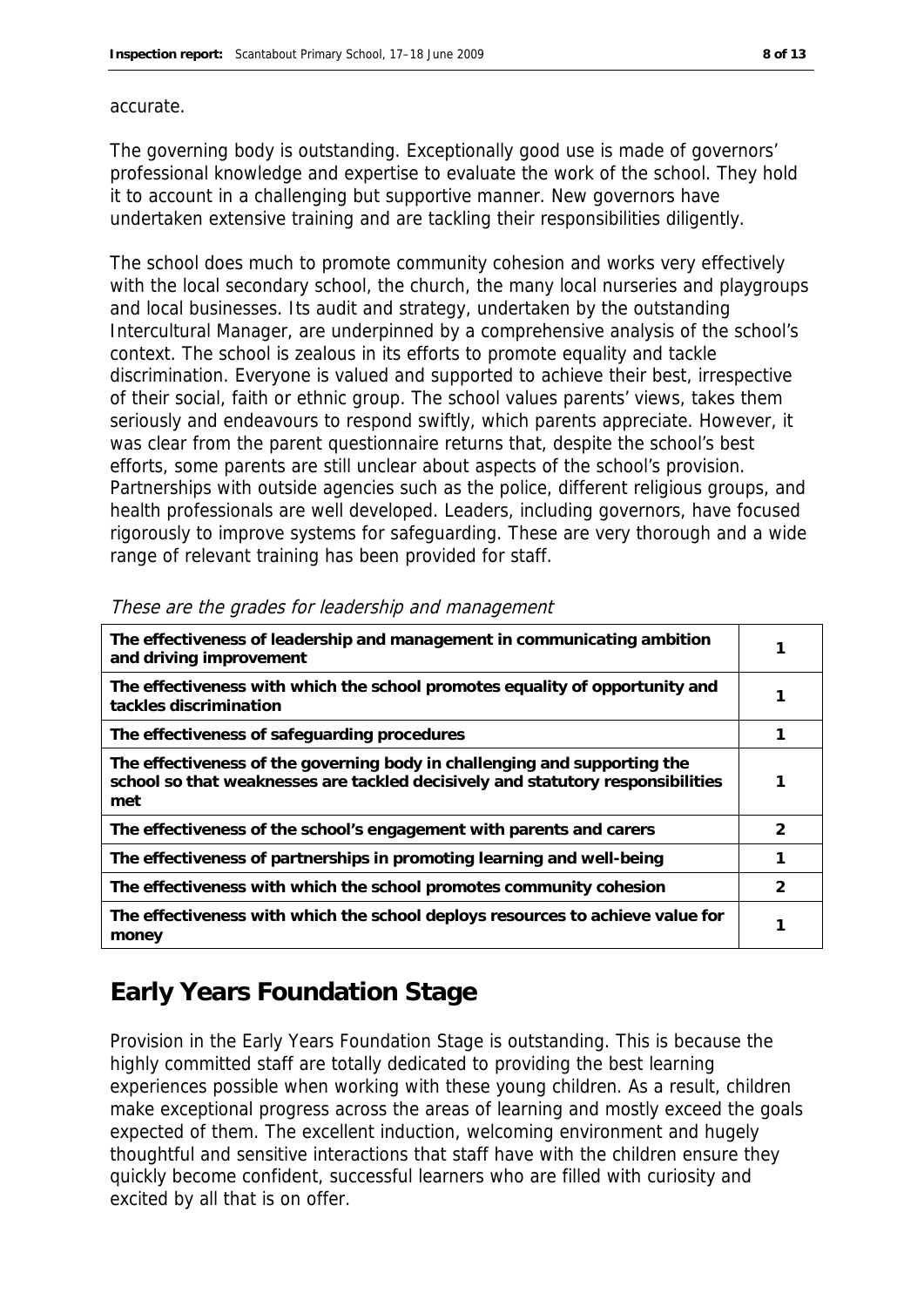Teaching is exemplary. All provision is extremely well planned to provide an excellent range of activities, both indoors and out. In addition to well-focused adult-led small group tasks to maximise learning, children particularly enjoy using independent areas such as the 'Fruit Shop'. They happily write their shopping lists, pay for their purchases, and were even noted taking some of the carrots to the home corner to chop them up for their lunch.

Children have an excellent understanding of how to stay safe and healthy. For example, one child was at great pains to explain that she was drinking water to keep cool and she would definitely need to wear her sunhat because of the weather.

Staff conscientiously monitor and record children's responses to ensure they are making optimum progress and to plan experiences that will challenge and stimulate them further. Leadership is excellent and ensures that the unique Early Years Foundation Stage experience is fully valued and transition to Key Stage 1 is seamless.

| Outcomes for children in the Early Years Foundation Stage                             |  |
|---------------------------------------------------------------------------------------|--|
| The quality of provision in the Early Years Foundation Stage                          |  |
| The effectiveness of leadership and management in the Early Years Foundation<br>Stage |  |
| Overall effectiveness of the Early Years Foundation Stage                             |  |

# **Views of parents and carers**

The overwhelming majority of parents who returned questionnaires or who spoke to the inspection team are very happy with the school. They consider that the school has a dedicated team of staff and that the headteacher leads and manages the school extremely well. They agree that the school has a very warm, supportive and friendly atmosphere and that their children make excellent progress. Inspectors fully endorse these views. A small number of parents had concerns and constructive suggestions to make and these were discussed with the school. Issues raised covered several areas and in the main related to the individual parent/carer concerned.

Ofsted invited all the registered parents and carers of pupils registered at Scantabout Primary School to complete a questionnaire about their views of the school. If a parent has more than one child at the school, we ask them to record an answer against all the questions, for each of their children.

The inspection team received 60 completed questionnaires. In total, there are 141 parents and carers registered at the school.

|                          | Always | Most of the<br>time | Occasionally | <b>Never</b> |
|--------------------------|--------|---------------------|--------------|--------------|
| Overall, I am happy with | 45     | 1 2<br>∼            |              |              |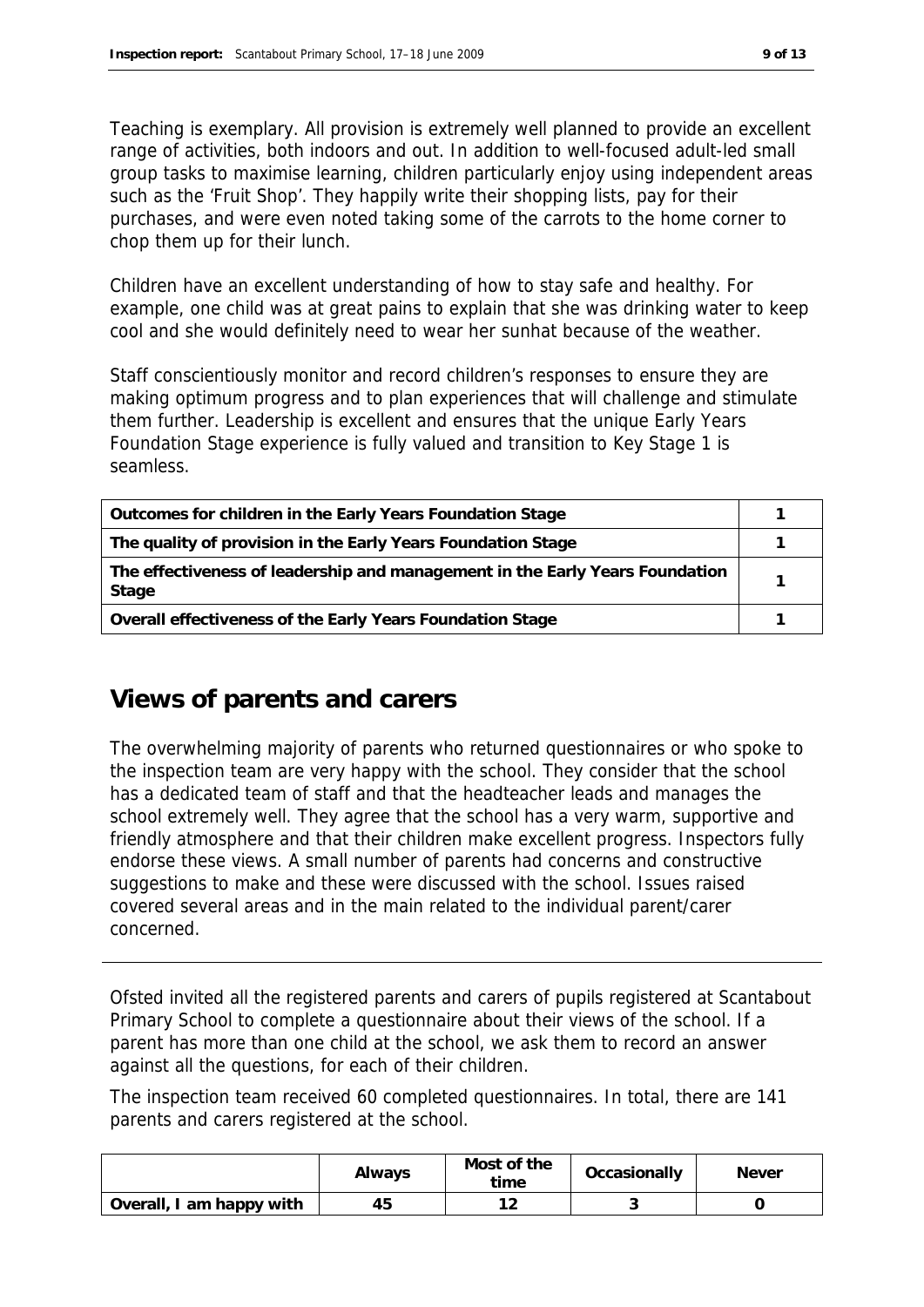| my child's experience at |  |  |
|--------------------------|--|--|
| this school              |  |  |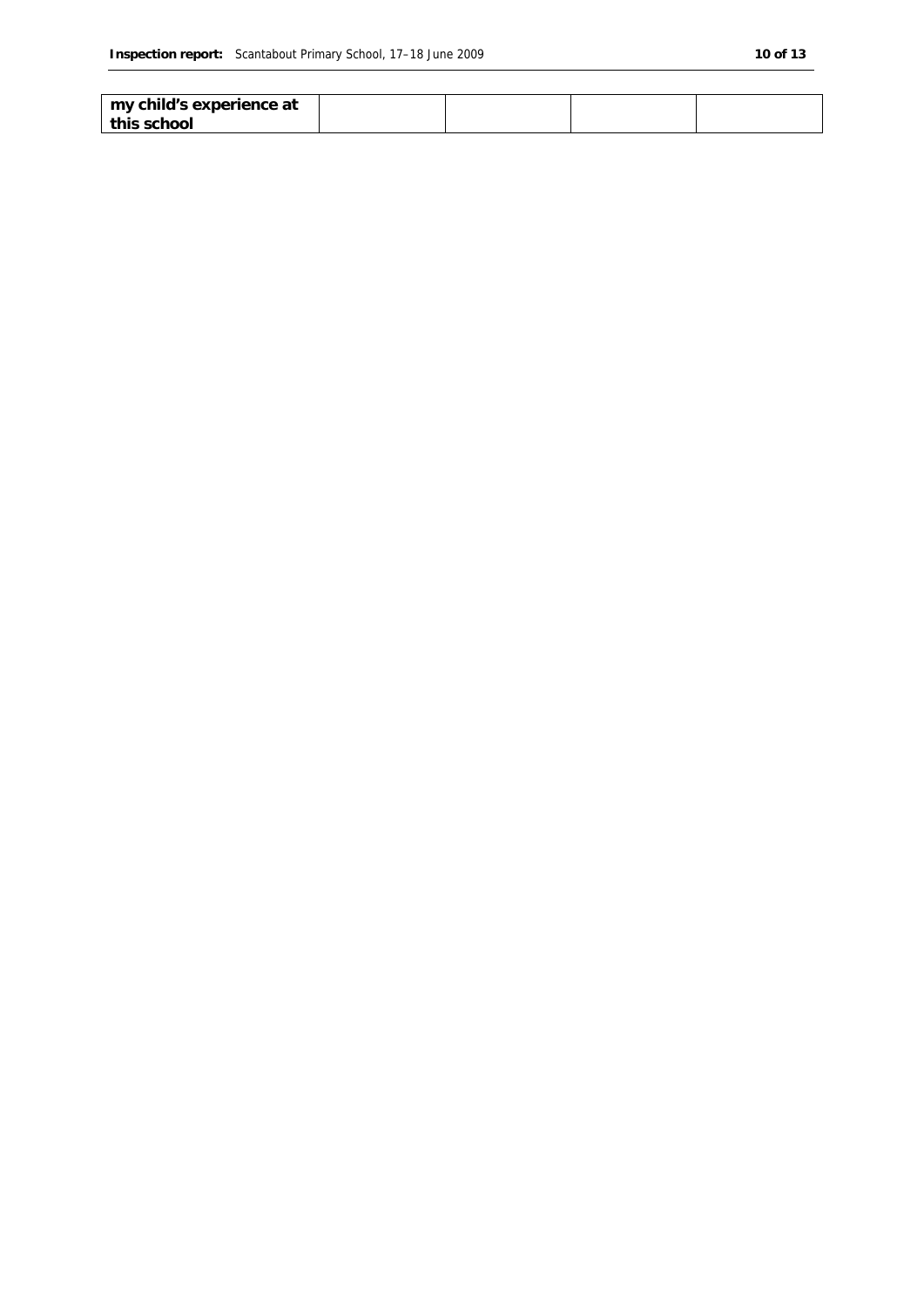# **What inspection judgements mean**

| Grade   | Judgement    | Description                                                                                                                                                                                                                                                                          |
|---------|--------------|--------------------------------------------------------------------------------------------------------------------------------------------------------------------------------------------------------------------------------------------------------------------------------------|
| Grade 1 | Outstanding  | These features are highly effective. An outstanding<br>school provides exceptionally well for all its pupils' needs.<br>In 2007-8, 15% of schools were judged to be<br>outstanding.                                                                                                  |
| Grade 2 | Good         | These are very positive features of a school. A school<br>that is good is serving its pupils well. In 2007-8, 49% of<br>schools were judged good.                                                                                                                                    |
| Grade 3 | Satisfactory | These features are of reasonable quality. A satisfactory<br>school is providing adequately for its pupils. In 2007-8,<br>32% of schools were judged satisfactory.                                                                                                                    |
| Grade 4 | Inadequate   | These features are not of an acceptable standard. An<br>inadequate school needs to make significant<br>improvement in order to meet the needs of its pupils.<br>Ofsted inspectors will make further visits until it<br>improves. In 2007-8, 5% of schools were judged<br>inadequate. |

# **Common terminology used by inspectors**

| Attainment:                | the standard of the pupils' work shown by test and<br>examination results and in lessons.                                                                                                                                                                                                                                                                                 |
|----------------------------|---------------------------------------------------------------------------------------------------------------------------------------------------------------------------------------------------------------------------------------------------------------------------------------------------------------------------------------------------------------------------|
| Progress:                  | the rate at which pupils are learning in lessons and<br>over longer periods of time. It is often measured<br>by comparing the pupils' attainment at the end of a<br>key stage with their attainment when they started.                                                                                                                                                    |
| Achievement:               | the progress and success of a pupil in their<br>learning, training or development. This may refer<br>to the acquisition of skills, knowledge,<br>understanding or desired attributes. Attributes<br>include qualities or personal competencies which<br>are important to the development of the pupil; for<br>example personal, social, cultural, emotional or<br>health. |
| Capacity to improve:       | the proven ability of the school to continue<br>improving. Inspectors base this judgement on what<br>the school has accomplished so far and on the<br>quality of its systems to maintain improvement.                                                                                                                                                                     |
| Leadership and management: | the contribution of all the staff with responsibilities,<br>not just the headteacher, to identifying priorities,<br>directing and motivating staff and running the<br>school.                                                                                                                                                                                             |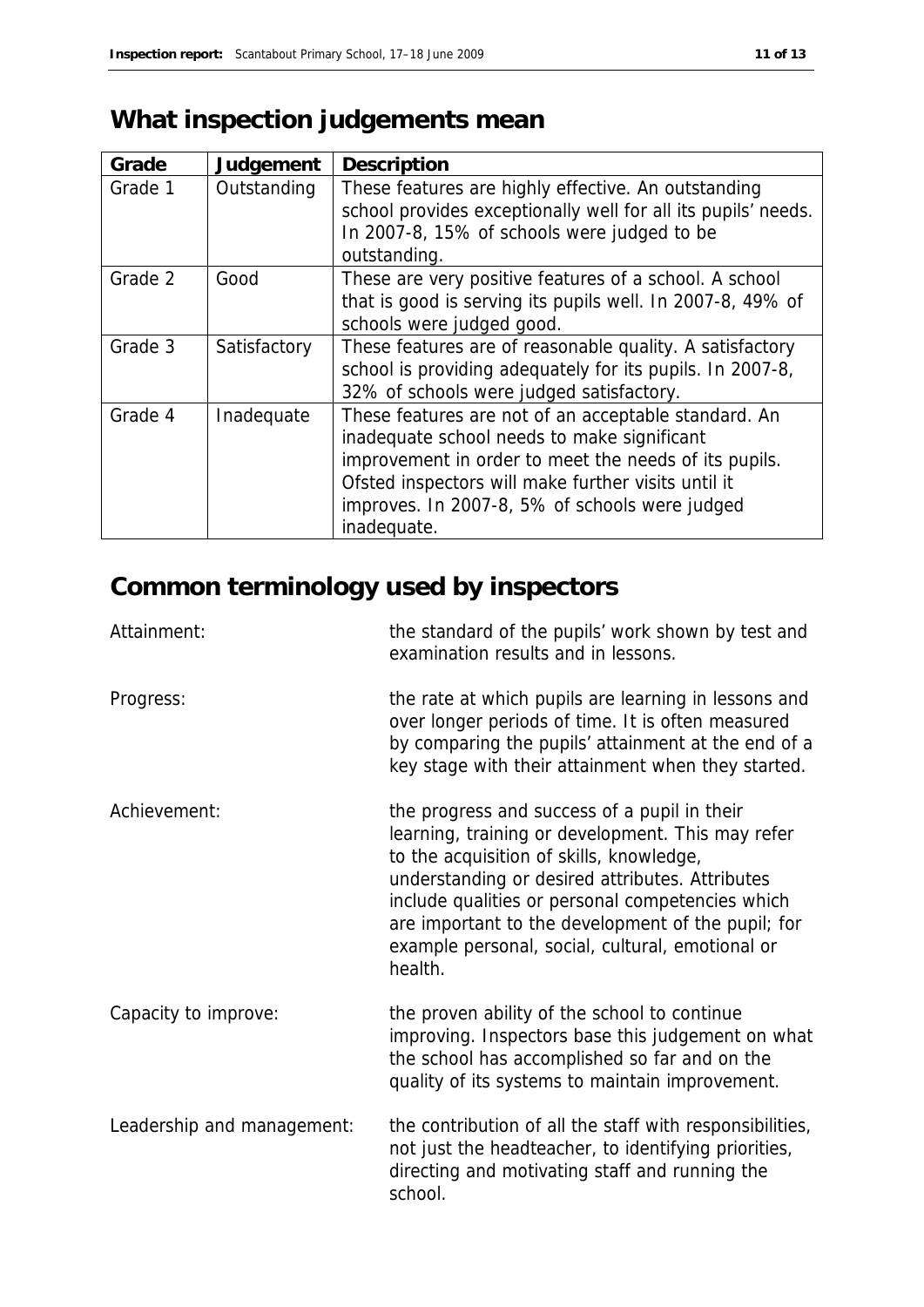

30 June 2009

Dear Pupils

**Inspection of Scantabout Primary School, Chandlers Ford, SO53 2NR**

I am writing to thank you all for making us so welcome when we came to the school recently. We did enjoy our visit. Yours is an outstanding school with many strengths, and we agree with what you told us – it is a really fun place to learn. Here is a list of some of the things that we think are good or better.

- You all make excellent progress in your learning.
- You behave extremely well, get along with each other and feel safe in school.
- $\blacksquare$  The school council has very good ideas on how to make things better.
- You have an outstanding understanding of how to live healthily.
- You find lessons fun and really enjoy school.
- There are plenty of exciting things for you to do both in school and on visits and in clubs.
- The school looks after you extremely well and shows you how to improve your work.
- The headteacher and staff manage the school exceptionally well.

Even in outstanding schools, there are ways of getting better. We have asked your headteacher and staff to look at two things to improve. Firstly, you are very lucky to be in a school in such a wonderful setting. We have asked everyone in the school to make sure you get every opportunity to learn by exploring and using the grounds. Secondly, although the majority of your parents are pleased with the school, some are concerned about the information they receive from the school, and are not sure about all that is happening for you. I have asked the headteacher and all staff to get in touch with your parents to make sure they are all aware of everything the school is doing for you.

Yours faithfully

David Marshall Lead Inspector